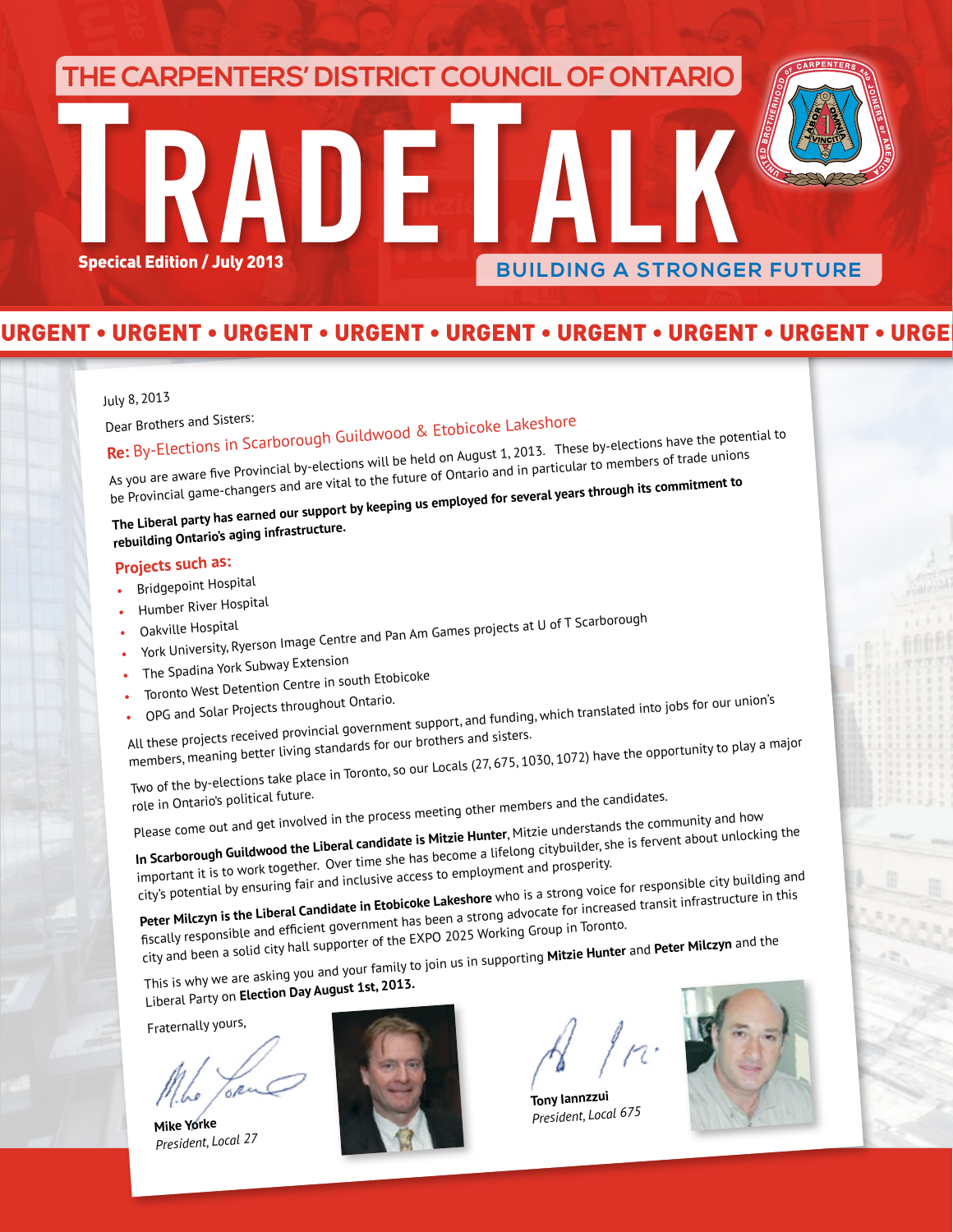# OUR MEMBERS **ON CAMPAIGNS**

**O**ur members realize that<br>a positive progressive<br>government at Queen's F a positive progressive government at Queen's Park means respect and engagement for our union, members and communities.

We are not afraid of hard work on the job sites nor on the campaigns. We know that hard work brings positive results! Please get involved with the campaign (info on page 4) and get out and vote on August 1st!







*Union members working in Scarborough-Guildwood to elect Mitzie Hunter*





*Union members working in Etobicoke Lakeshore to elect Peter Milczyn, even doing some campaigning with Ontario's Premier Kathleen Wynne.*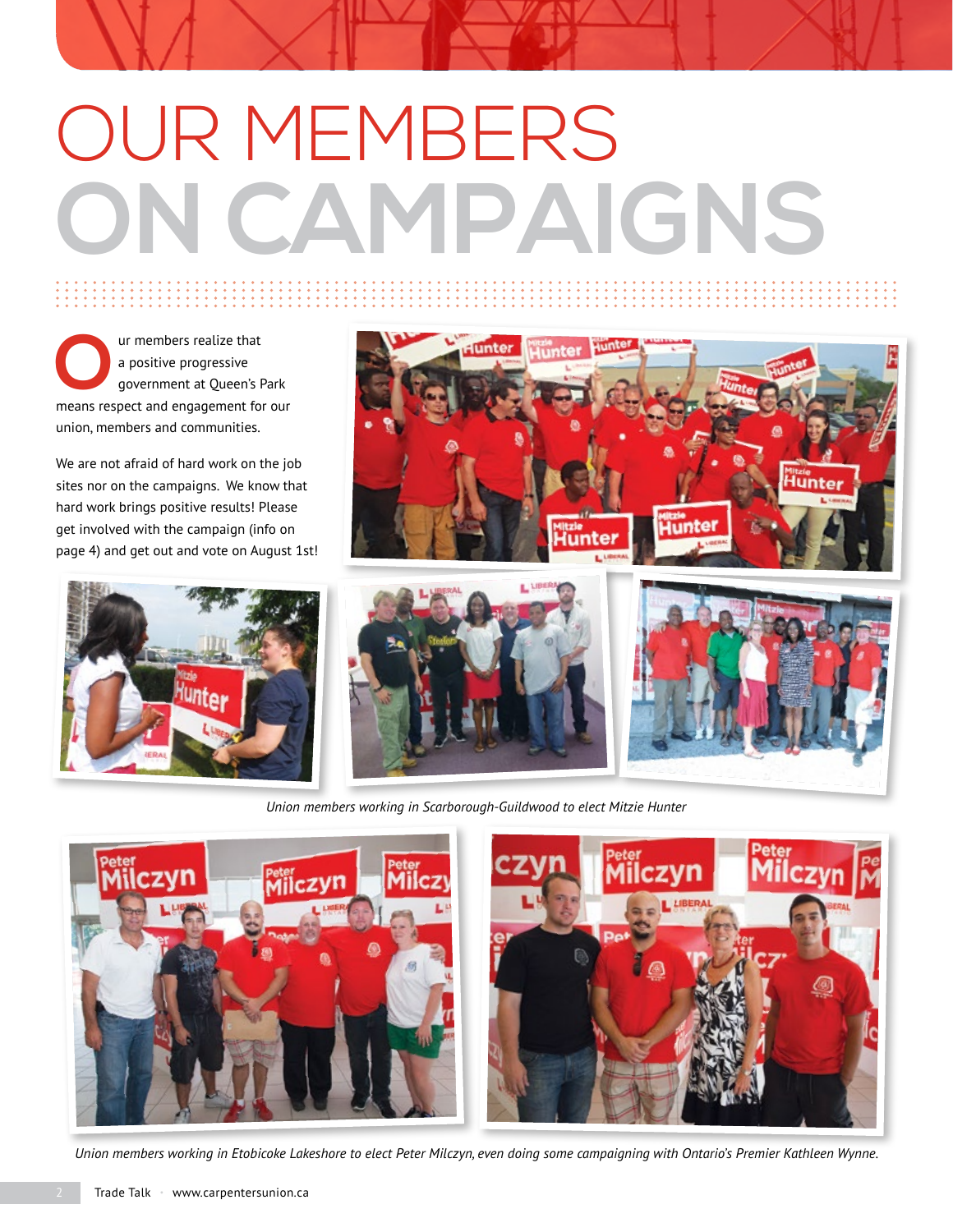# OUR MEMBERS **ON JOBSITES**

**OUR CONTREVENTER CONTREPAIR**<br>
Ontario's Liberal Government<br>
investments in healthcare post-second: communities have benefited from Ontario's Liberal Government investments in healthcare, post-secondary education facilities, our energy and transit infrastructure and exciting projects such as the Pan Am Games.

### **Let's recognize and support those that have supported us!!**





*Structform crew on the Pan Am Games aquatics site.*



*Union Station revitalization: Contractors include EllisDon, Carillion and Aecon. Transit projects in the GTA including Mississauga bus* 



*transit and the Toronto York Spadina Subway extension.*



*Solar Installations around Ontario, The Feed In Tarif (FIT) program has built up the renewable energy sector, employing both our contractors and our members.*



*Humber River Regional Hospital and Bridgepoint active health.*



*Health care investments such as Support for our Training Centre, Solar & Formwork programs.*